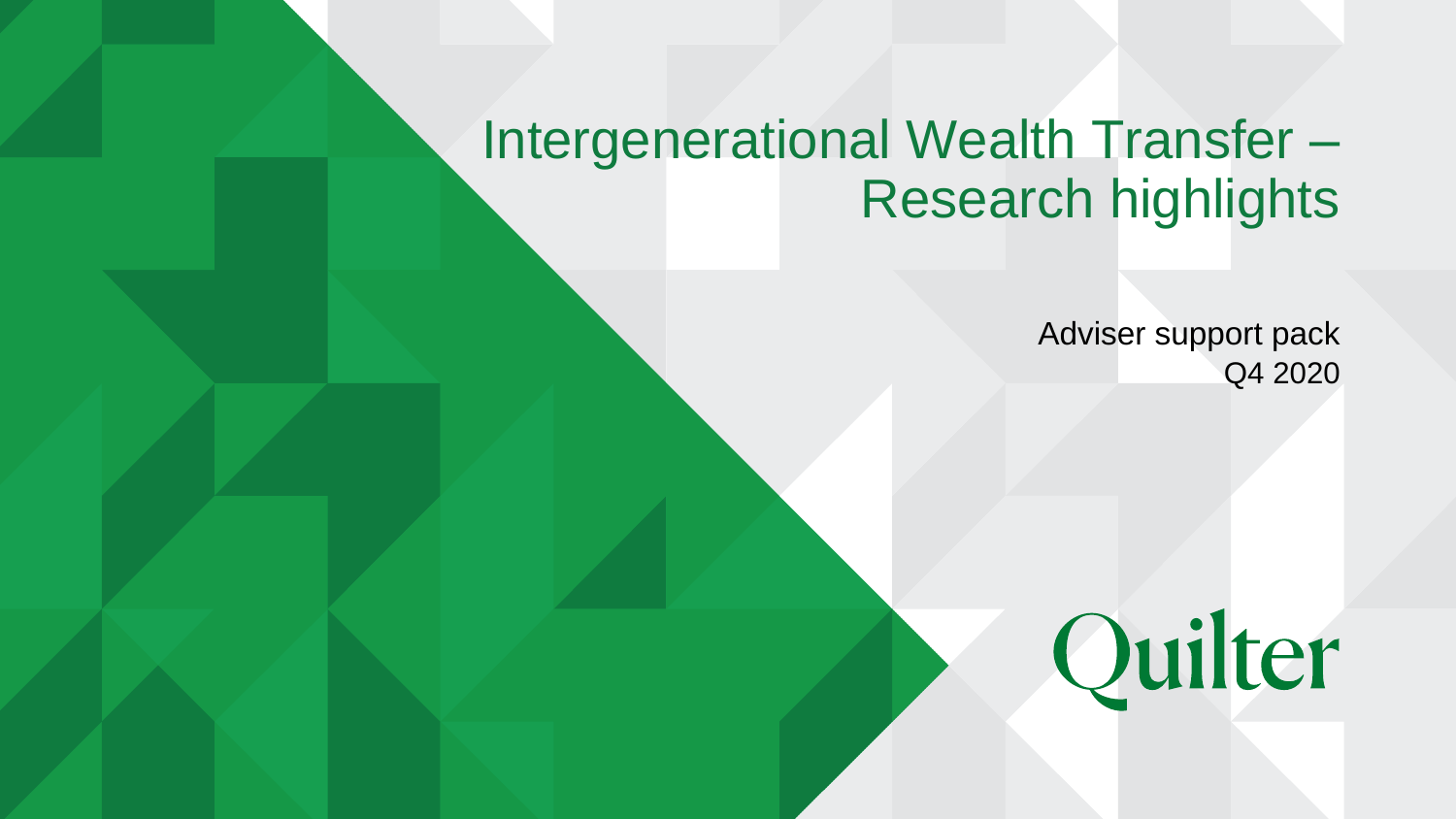## **Background**

As part of our There for You campaign activity, consumer research was commissioned by Quilter on the topic of the intergenerational transfer of wealth. An online survey was undertaken by YouGov Plc\*, an independent research agency, with 1,544 UK adults, during early July 2020.

Through this research we were able to target groups of advised investors that were representative of the core users of a UK platform, as well as having a high predisposition to intergenerational wealth transfer, be it as a donor or recipient of wealth. We achieved this by targeting Baby Boomers, Generation X and Millennials, and then within each of these groups targeting those from key consumer segments that we identified using a wellknown UK segmentation model.

Alongside having this greater propensity to wealth transfer, consumers within these core segments tend to come from more affluent households, have higher levels of disposable income, and have reasonable (or significant) levels of savings, investments and pension pot(s) – or are individuals that are likely to demonstrate these attributes over time.

The results from this research have enabled us to identify ways in which advisers can potentially improve their intergenerational strategy. Through the remainder of this pack we share key research findings which help support each of the 'calls to action' that have been identified.

*\* The research was commissioned by Quilter and undertaken by YouGov Plc, an independent research agency. All figures, unless otherwise stated, are from YouGov Plc. The total sample size is 1,544 UK adults, comprised of 529 Baby Boomers, 501 Generation Xers and 514 Millennials. Fieldwork was undertaken between 07/07/2020 - 08/07/2020. The survey was carried out online.*

*Note: Baby Boomers are individuals born between 1945 and 1965, Generation X were born between 1966 and 1980, Millennials were born between 1981 and 1996.*

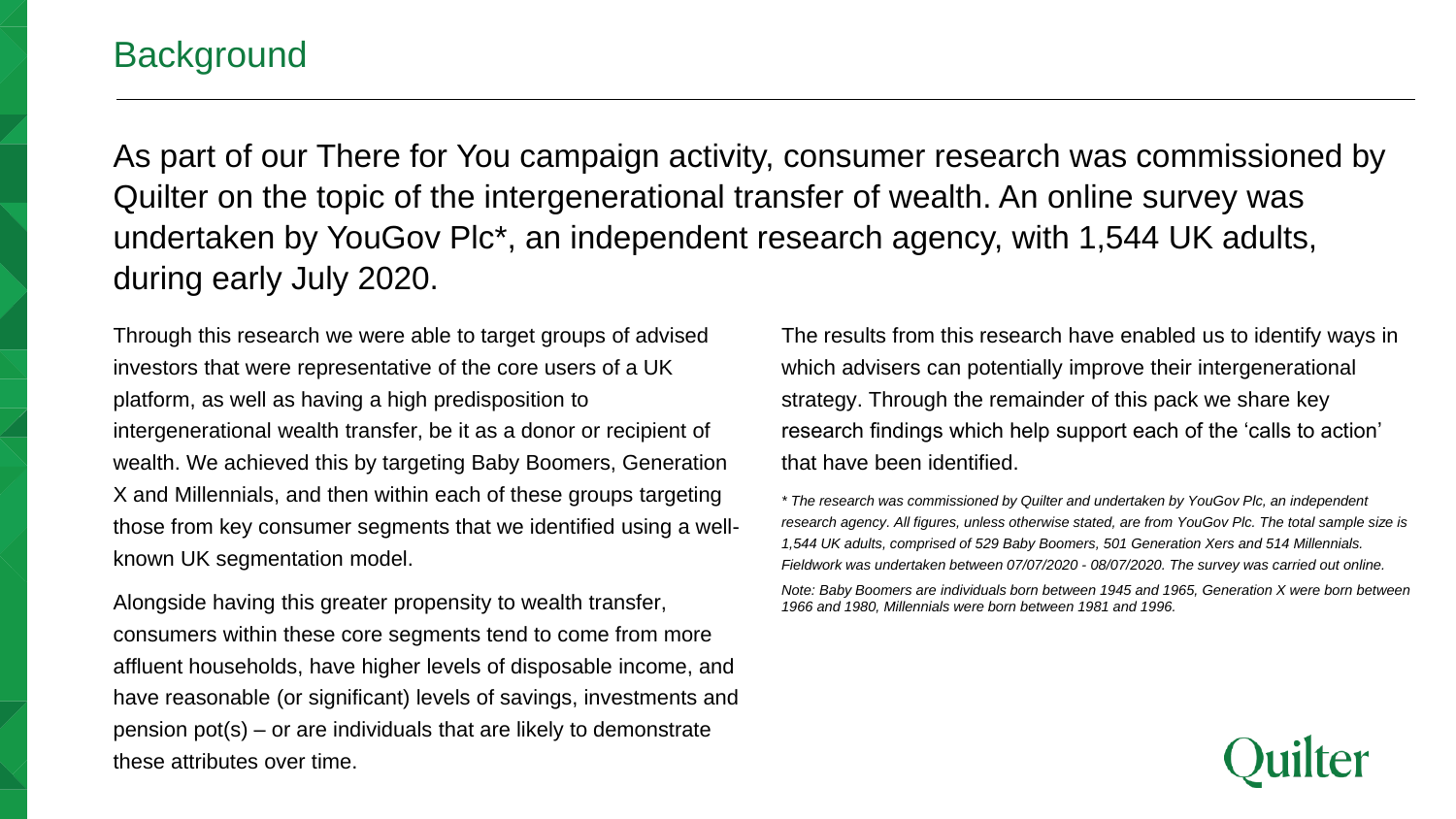## What an adviser can do to improve retention and achieve growth:

- 1. Target client referrals at other family members
- 2. Position yourself as an expert
- 3. Inheritance events are an opportunity to grow your business – it is key that you are the beneficiary's financial adviser at this point
- 4. Don't assume that your clients will tell you about receiving an inheritance – so ask the question
- 5. A gifting strategy can have positive benefits for all involved



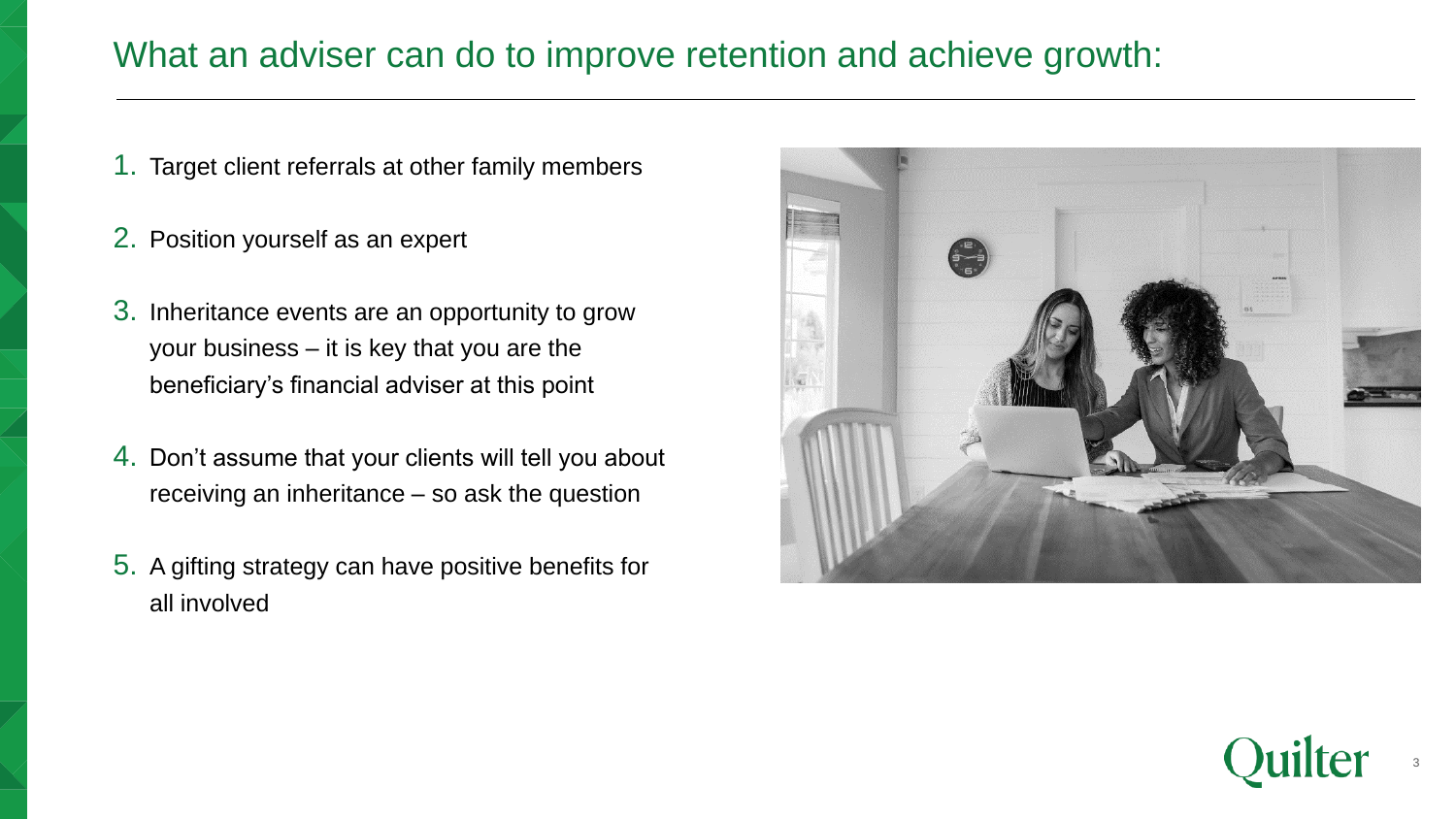## 1) Target client referrals at other family members

## **Key take outs**

- Family member referrals can be very powerful.
- Successful referrals for Baby Boomers and Generation X are most likely to be through the spouse, whilst for Millennials most success would be seen if the referral comes from their parents.
- The younger the generation, the more influential a family recommendation is.
- You can improve the chances of success of a referral if someone has already received, or expects to receive, a gift of wealth.
- The chances of success can be further improved if you are the adviser involved in the inheritance planning for a specific family member, and the wider family is aware of this. It is worth noting that individuals across all generations are more likely than not to be comfortable to be involved in the family's inheritance planning process.

Source: Wealth transfer consumer research commissioned by Quilter via YouGov in July 2020 financial adviser as their parents. (Base: 1,544 UK adults, split: 529 Baby Boomers, 501 Generation X, 514 Millennials)

Family members having the same financial adviser is common but not widespread



**No**Yes **No** 

- **Nearly half** of Baby Boomers and Generation X use a financial adviser who is the same one as another family member.
- Millennials are **more likely** to use an adviser who isn't connected to the family.

#### A family office approach is most common with spouses



- **Over 70%** of Baby Boomers and Generation X who have the same financial adviser as another family member, do so with their spouse.
- **Over 50%** of Millennials in a similar position are more likely to have the same

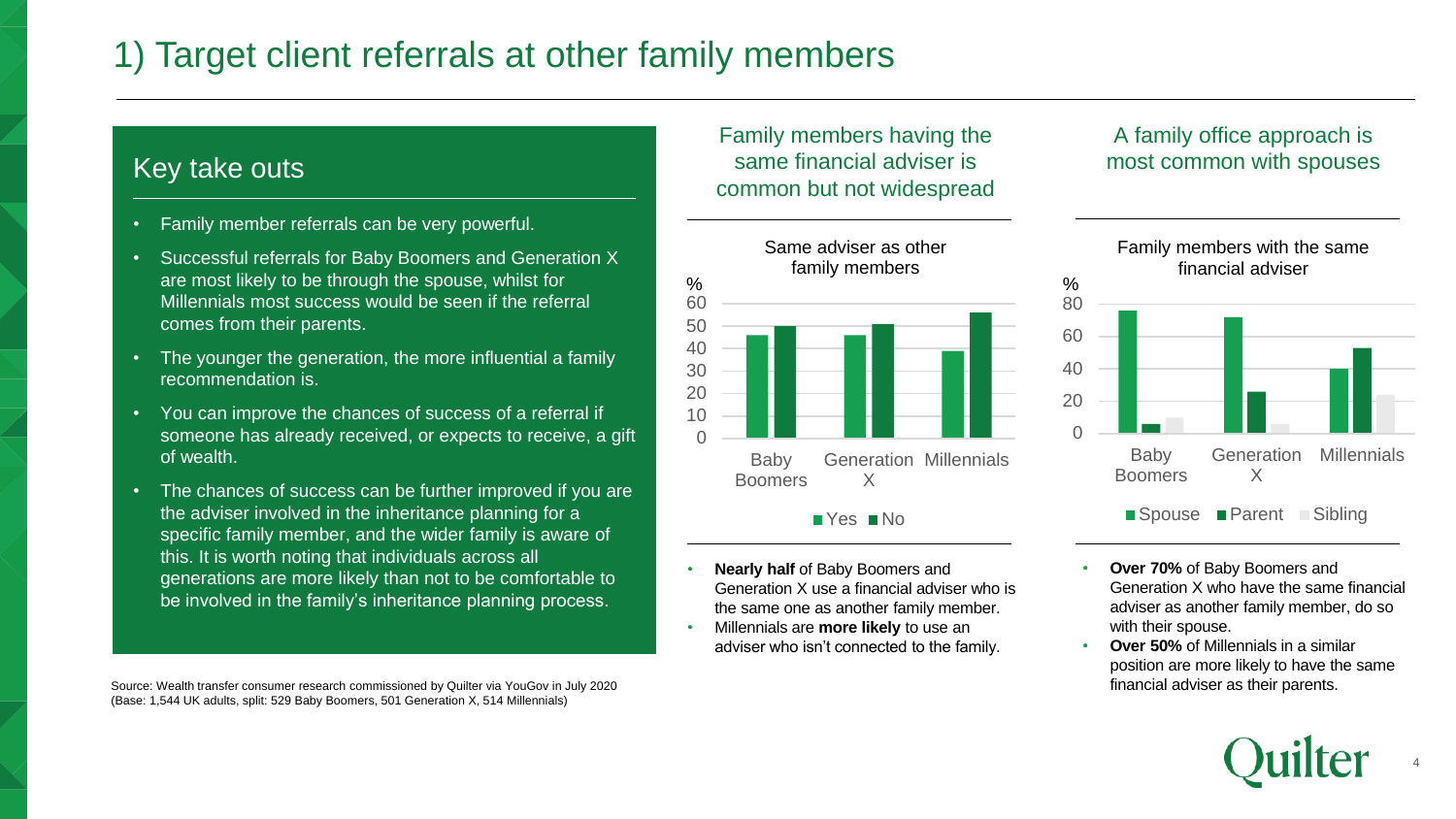## 1) Target client referrals at other family members (continued)

#### A family recommendation is most influential amongst the younger generation



 $\blacksquare$  Yes or maybe  $\blacksquare$  No

• **Over half** of Generation X and **more than two thirds** of Millennials would consider using a financial adviser if one was recommended to them by another family member.

Wealth transfer planning improves likelihood of beneficiaries working with the same financial adviser



 $\blacksquare$  Yes or maybe  $\blacksquare$  No

- Having received or expecting to receiving a gift **improves the likelihood** of someone considering the recommendation.
- The younger the generation, the **more influential** the actions of another family member is.

All generations are happy to get involved with intergenerational wealth transfer planning



**No** 

- **A quarter** (24%) of Baby Boomers would not want to have these discussions with the family, which may reflect the fact that it would most likely be their wealth, and their plans for passing this on to the family, that would be the topic of discussion.
- Again, having received, or expecting to receive, a gift of wealth **improves the likelihood** of someone being happy to be involved.

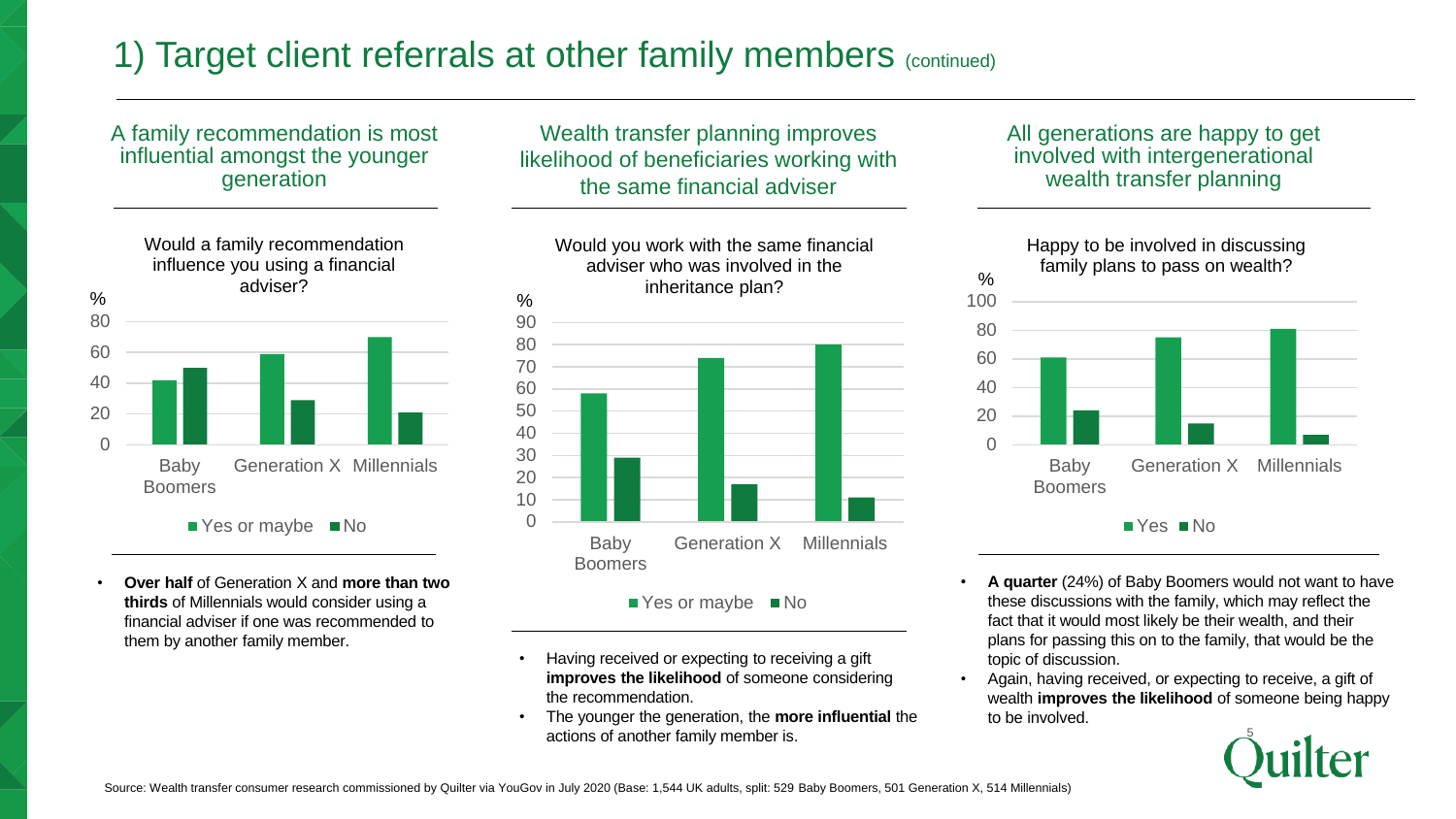## 2) Position yourself as an expert

### Key take outs

- Many individuals have never used a financial adviser and so are unlikely to have seen the value and expertise an adviser can bring. This is particularly the case amongst younger individuals (i.e. Millennials).
- Older consumers will typically have had more opportunities to need a financial adviser – they have had more time within which to have potentially taken out one or more mortgages, or have accumulated some wealth to make investments, arranged a pension, and so on.
- Generation X and Millennials have far less experience in dealing with a family member who has died (80%+ haven't) and in receiving an inheritance (over 50% haven't).
- Helping them prepare for these types of life events will help demonstrate your expertise and in turn build trust.

Source: Wealth transfer consumer research commissioned by Quilter via YouGov in July 2020 (Base: 1,544 UK adults, split: 529 Baby Boomers, 501 Generation X, 514 Millennials)

#### Millennials more likely not to have used a financial adviser



- **Over half** of Baby Boomers and Generation X surveyed have used a financial adviser.
- **Less than 1 in 4** Millennials have used a financial adviser.

Younger generations lack experience with dealing with the financial situation of a family member who has died.



 $\blacksquare$  Yes  $\blacksquare$  No

• **80%+** of Generation X and Millennials have not had to deal with the estate of a family member who have died.

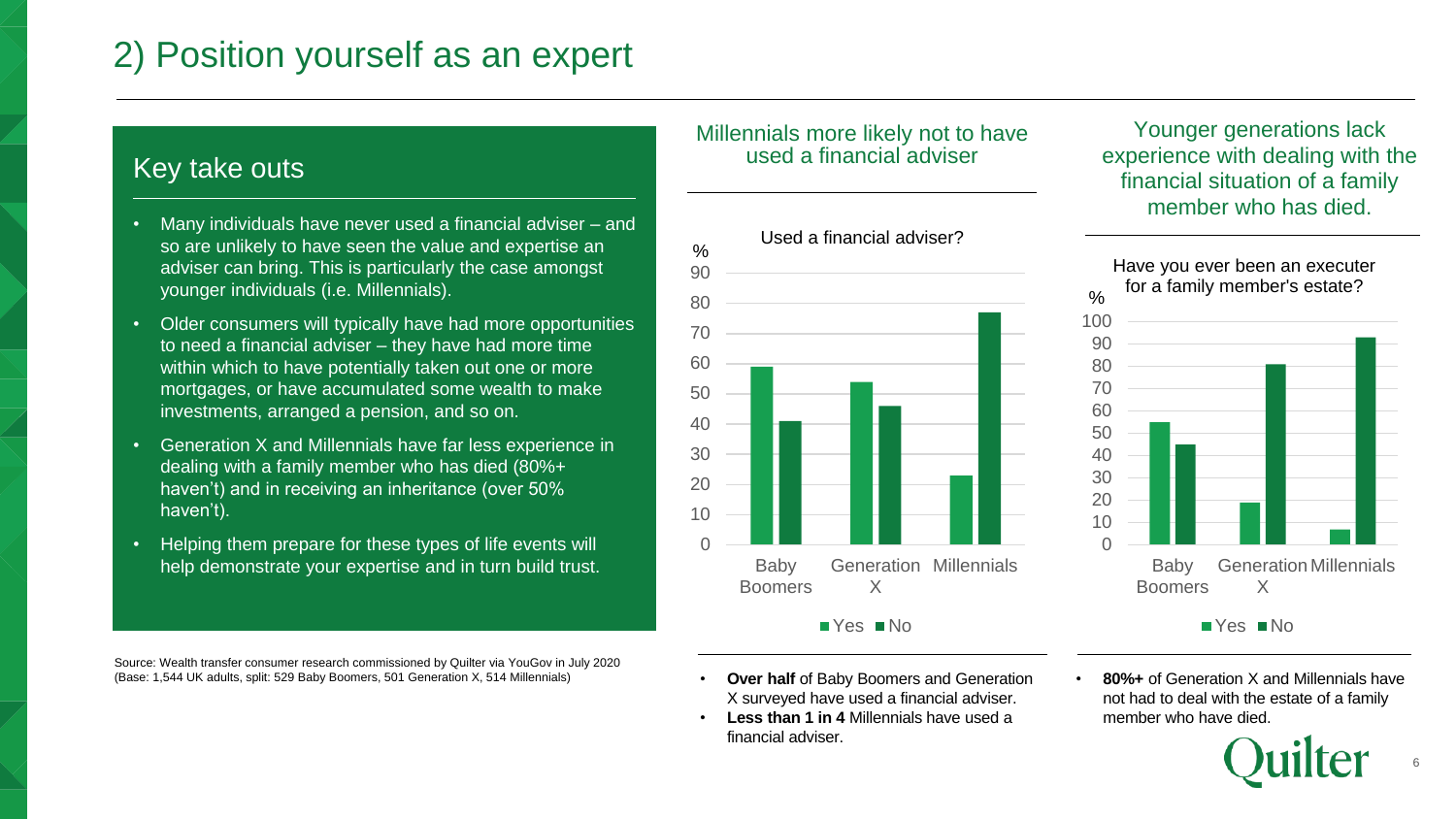## 3) Inheritance events are an opportunity to grow your business – it's key that you are the beneficiary's financial adviser at this point

#### Key take outs

- On average, advised clients receive a cash inheritance of £90k.
- For those currently with a financial adviser the likelihood of them investing their cash inheritance increases from 9% to 35% compared to someone who has never had a financial adviser.
- Baby Boomers are most likely to receive property as an inheritance – although 63% of property that is inherited is sold.
- With the average property inheritance being £134K, this could indicate that more than one family member typically shares in the inheritance of a property (considering average UK house prices).
- In general, the biggest recipient of the proceeds of the property sale is someone's bank/building society.
- For those currently with a financial adviser the likelihood of them investing the proceeds from the property sale increases from 11% to 53% compared to someone who has never had a financial adviser.
- However, there is the risk that if the cash inheritance is substantial (i.e. £500K), across all generations, purchasing a property comes top of the list of what people would do with it.
- Whilst younger generations are less likely to have received a financial inheritance, many of these are likely to do so in future.



Younger generations are more likely to

- People are **most likely** to receive an inheritance in the form of cash – with this increasingly likely amongst younger generations.
- **1 in 5** Baby boomers receive property when they inherit.

Source: Wealth transfer consumer research commissioned by Quilter via YouGov in July 2020 (Base: 1,544 UK adults, split: 529 Baby Boomers, 501 Generation X, 514 Millennials)

 $\pounds 43_k$ 

 $=$  the average cash inheritance overall



 $=$  the average cash inheritance for someone with a financial adviser



of property that is inherited is sold



= the average property inheritance

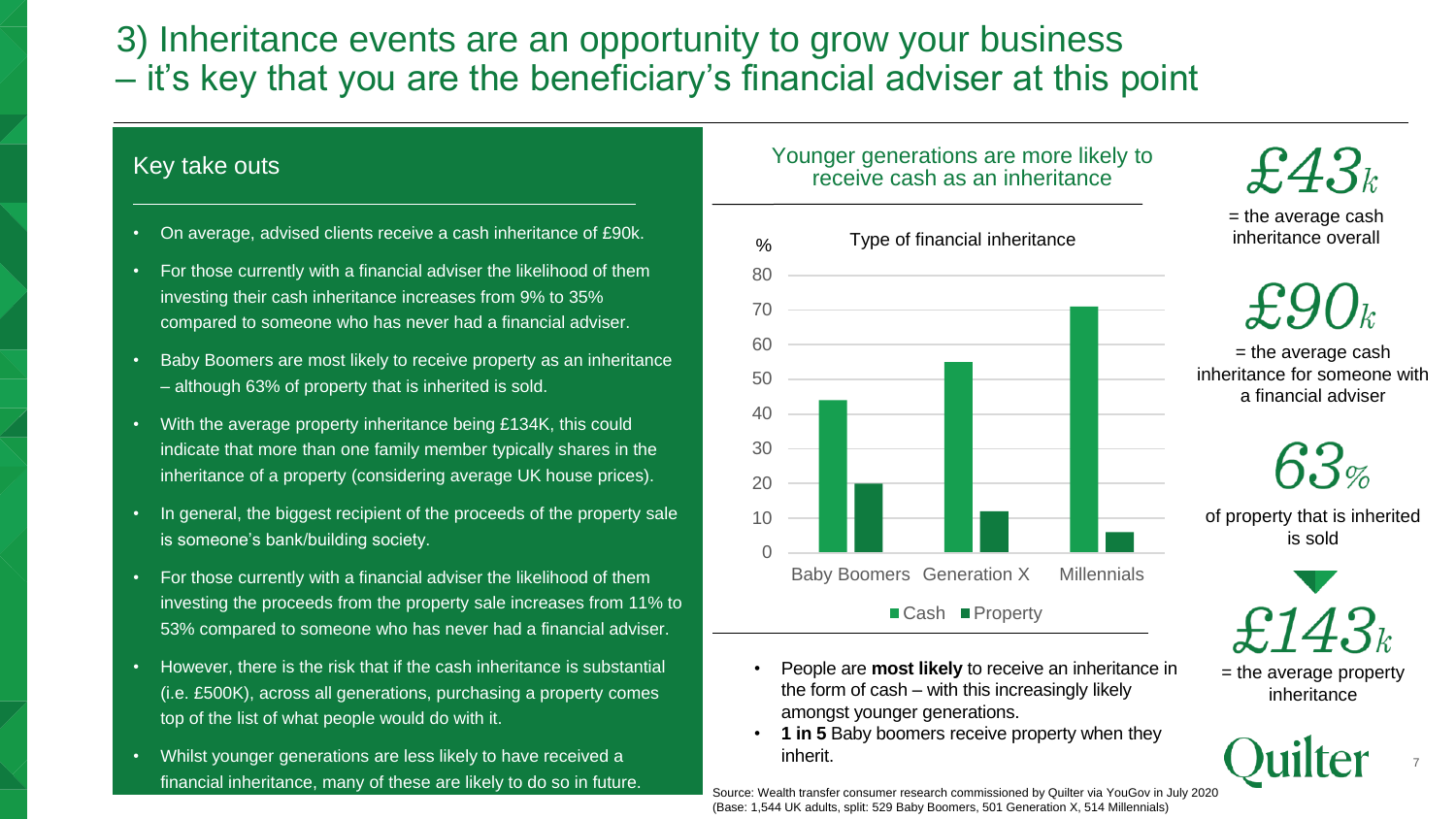## 3) Inheritance events (continued)

Baby Boomers are more likely than other generations to invest a cash inheritance or gift it to someone else

#### $\Omega$ 5 10 15 20 25 30 35 40 45 Spent it Bought property Bank/Building Invested it (i.e. society stocks & shares) Gift to someone else  $\%$  What did you do with your cash inheritance?  $\%$

 $\blacksquare$  Baby Boomers  $\blacksquare$  Generation  $X \blacksquare$  Millennials

A £500k inheritance would most likely be used to purchase property – but wider opportunities exist



• Younger generations are **more likely** to spend a cash inheritance.

- Around **one third** of individuals would keep the money in the bank/building society.
- For those currently with a financial adviser the likelihood of them investing their cash inheritance increases from 9% to **35%,**  compared to someone who has never had a financial adviser.
- If given £500k as a lump sum, the **top 3 things** that consumers would do with it (overall) would be:
	- Buy a property (57%)
	- Pay off debt (32%)
	- Invest it [e.g. in a stocks & shares ISA or pension] (28%)
- Priorities do vary across the generations, with Baby Boomers having much less of a focus on property than Millennials, for example.
	- Across all generations, **over 1 in 4** would speak with a financial adviser.

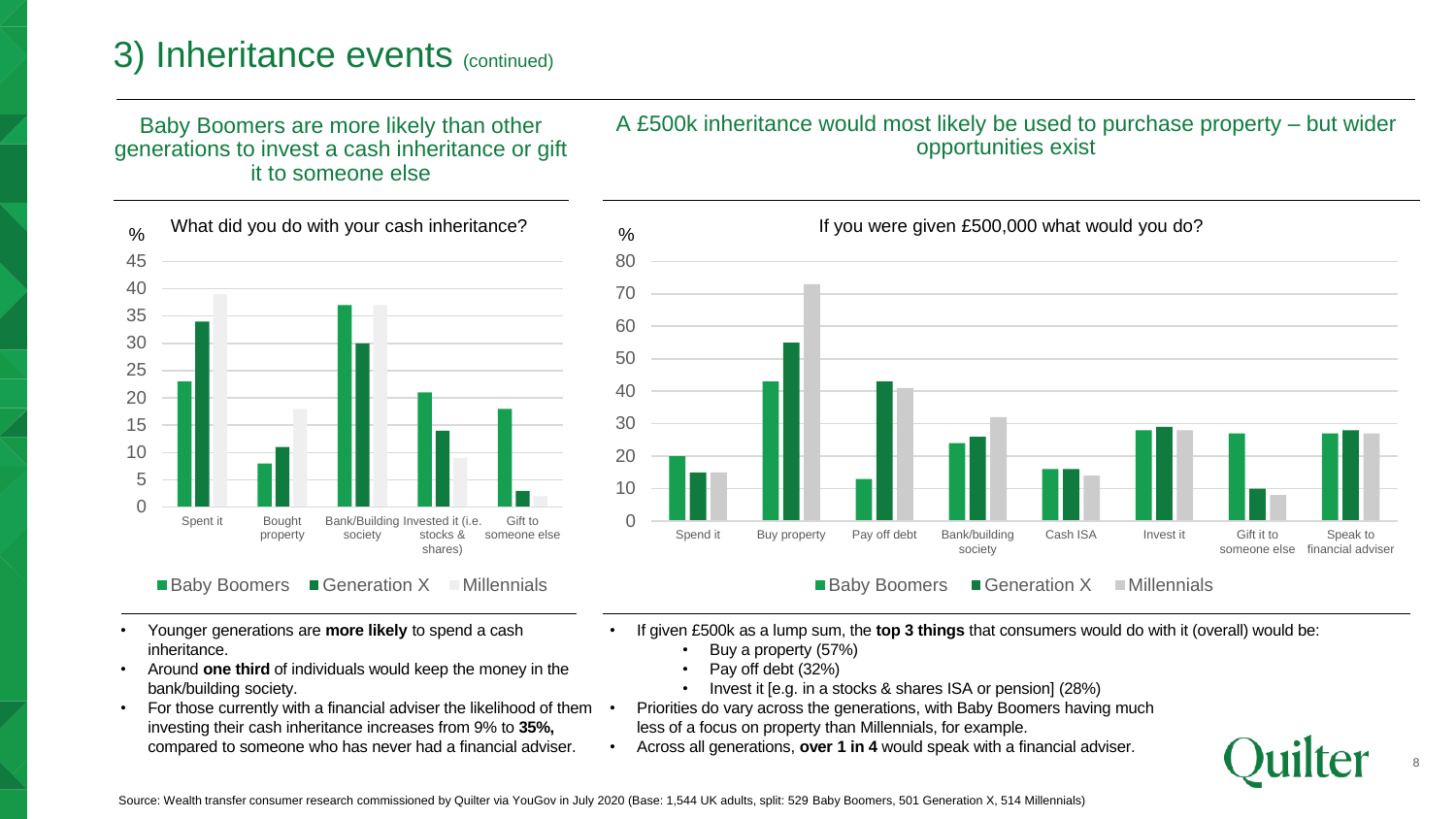## 4) Don't assume that your clients will tell you about receiving an inheritance – so ask the question

### Key take outs

- In general, receiving an inheritance will only result in someone speaking to a financial adviser 11% of the time. However, this increases to 27% if the sum inherited was the more significant amount of £500K (rising to 58% of those that already have a financial adviser).
- Even after receiving an inheritance, a significant number of people that have a financial adviser won't approach them for help. However, in hindsight 1 in 4 of these individuals admitted regretting it (believing they would have benefitted from advice).
- The larger the amount of money someone receives, the more likely they are to ask a financial adviser for help. This reflects findings from research previously commissioned by Quilter amongst both advised and non-advised consumers in late 2018. This found that people often have a financial 'threshold', whereby the need to seek financial advice only kicks-in when an inheritance hits or exceeds that level. For many, it was £500k+.
- Proactively having conversations about potential future inheritances will increase the chance of advice being taken on what to do with that new wealth.

# $11%$

Receiving an inheritance will only result in someone speaking to a financial adviser 11% of the time



of those with a financial adviser who received an inheritance did NOT ask their adviser for help



1 in  $\boldsymbol{\Lambda}$ of these individuals admitted regretting not getting advice

#### Only 1 in 4 would speak to a financial adviser if they inherited £500k



 $\blacksquare$  Baby Boomers  $\blacksquare$  Generation  $X \blacksquare$  Millennials

- **Just over 1 in 4** would speak with a financial adviser if they were to receive £500k.
- Many would be looking to invest some or all of this money. Over 1 in 4 would look to make financial investments whilst a significant proportion of consumers would consider purchasing a property.

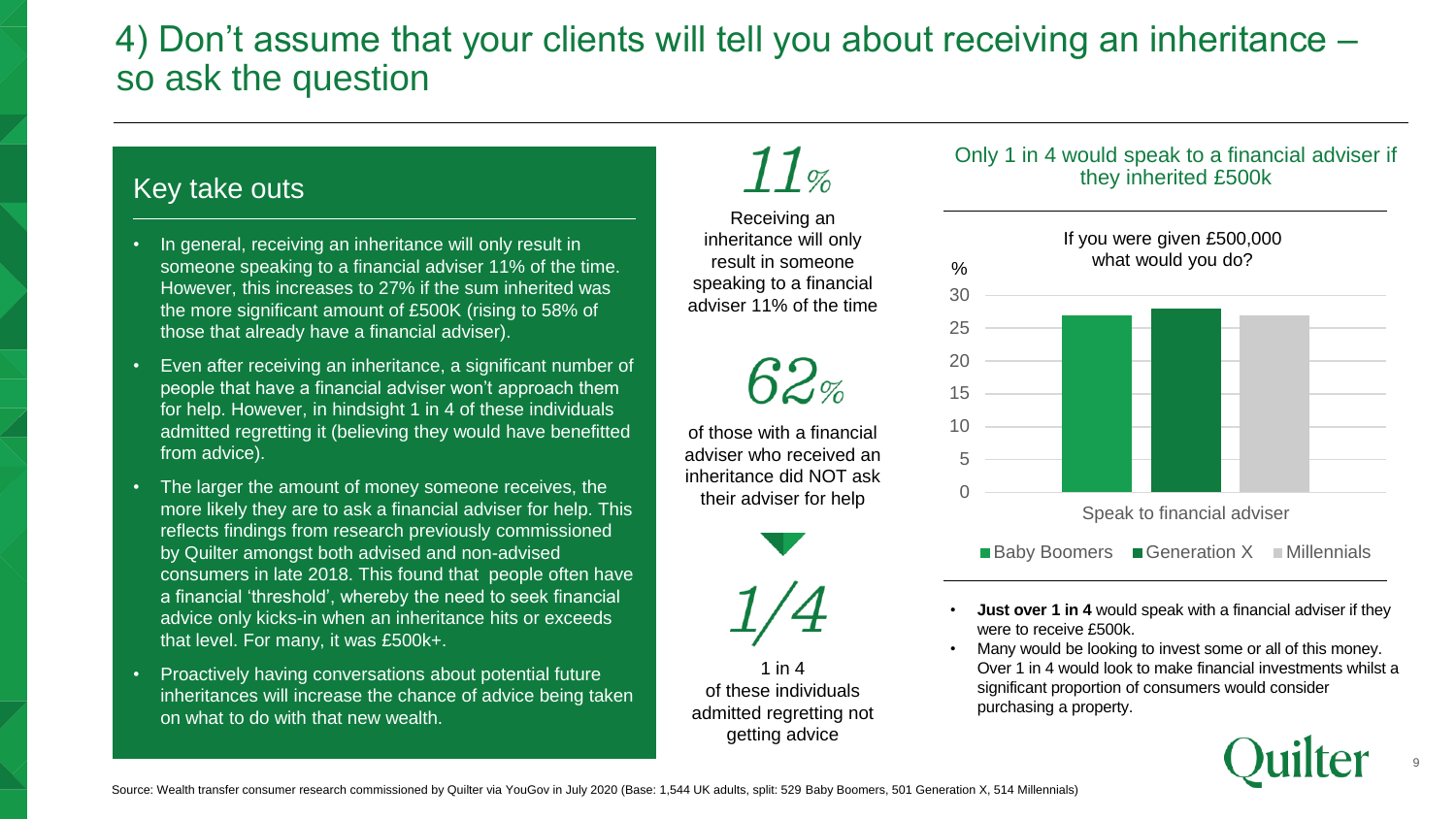## 5) A gifting strategy can have positive benefits for all involved

## Key take outs

- Baby Boomers are most likely to be able to afford to pass on wealth as a gift whilst they are still alive.
- Cash is the most likely gift (7 out of 10) but younger generations are more willing to consider alternatives such as ISA or pension contributions.
- Current gifting behaviour appears to be unplanned with surprise one-off gifts. Whilst 40% of Millennials have received a gift, typically only half that (20%) expect to receive one.
- The most common gift type is a lump sum between £1,000 and £10,000. Although, 1 in 4 of Generation X and Millennials have received a one-off gift from a family member in excess of £10,000.
- An opportunity exists for a more structured gifting plan if the family understands the long term impact the gifting can have (i.e. small regular gifts become big lump sum amounts over time) and also the most efficient way of making these gifts (e.g. by making the gifts as pension contributions – when more than a quarter are unsure if this is a good idea or not).

#### Baby Boomers are best placed to make gifts out of their wealth



Children are most likely to receive gifts – but highly likely to use a different adviser (if at all)



- **Nearly half** of Baby Boomers can afford to make gifts out of their wealth.
- **Around 1 in 4** Baby Boomers need help to understand whether or not they can afford to gift their wealth whilst they are alive.
- **Over 3 in 4** Baby Boomers and Generation X would make gifts to their children whereas spouses would more than likely miss out.
- As their children are more likely not to have a financial adviser, a gifting strategy will improve your chances of those family members becoming your clients if it is clear you were involved.

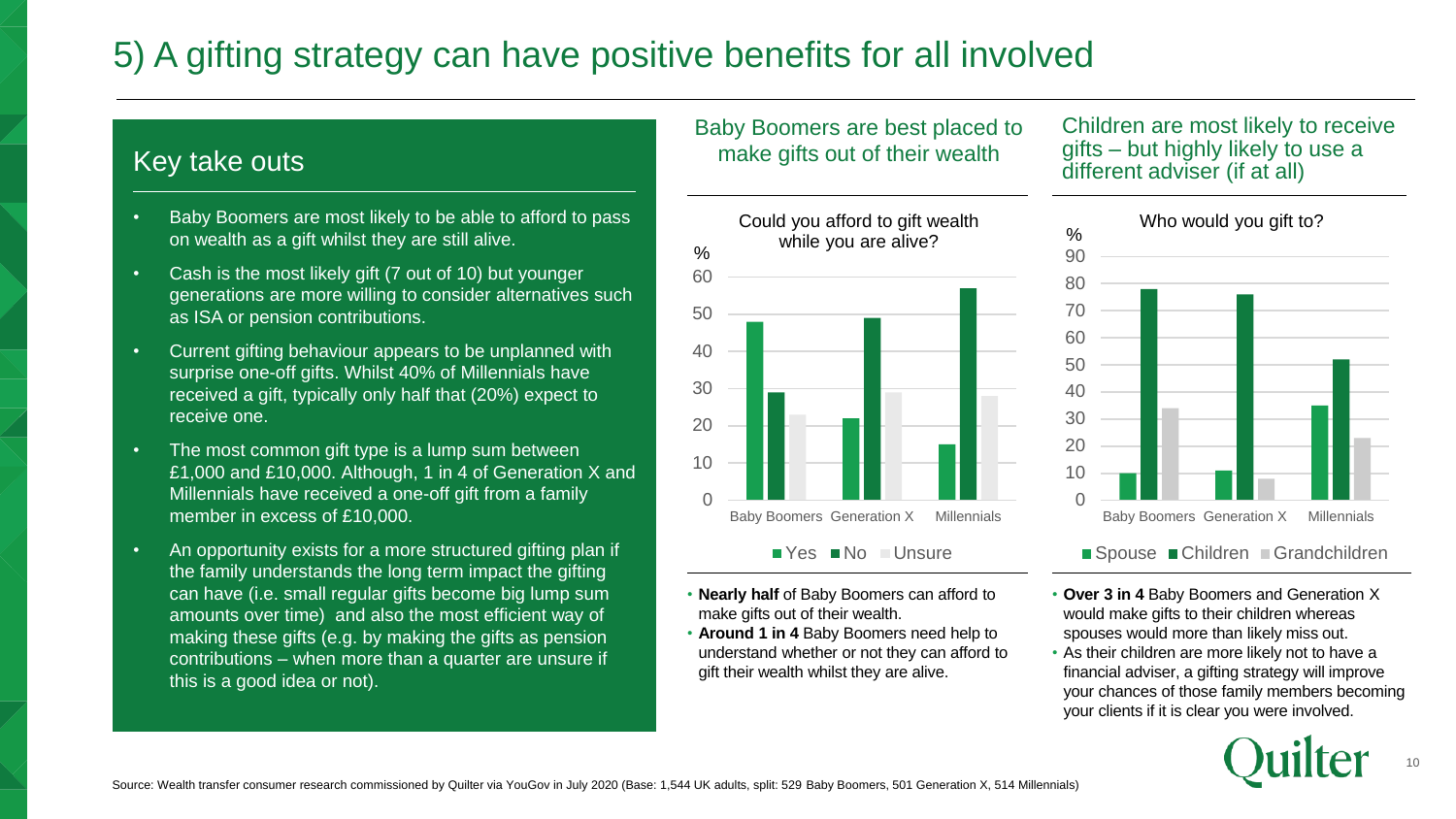

- Over 7 in 10 would make cash gifts.
- Whilst Millennials are least likely to be able to afford to pass on wealth, those that might be able to do so would be more willing to consider alternatives to cash.



1 in 4 of Generation X and Millennials have received a one-off gift of wealth from a family member in excess of £10,000.

## • 20% of Millennials expect to receive a gift.

• Over 40% of Millennials have received a gift of wealth from a living family member.

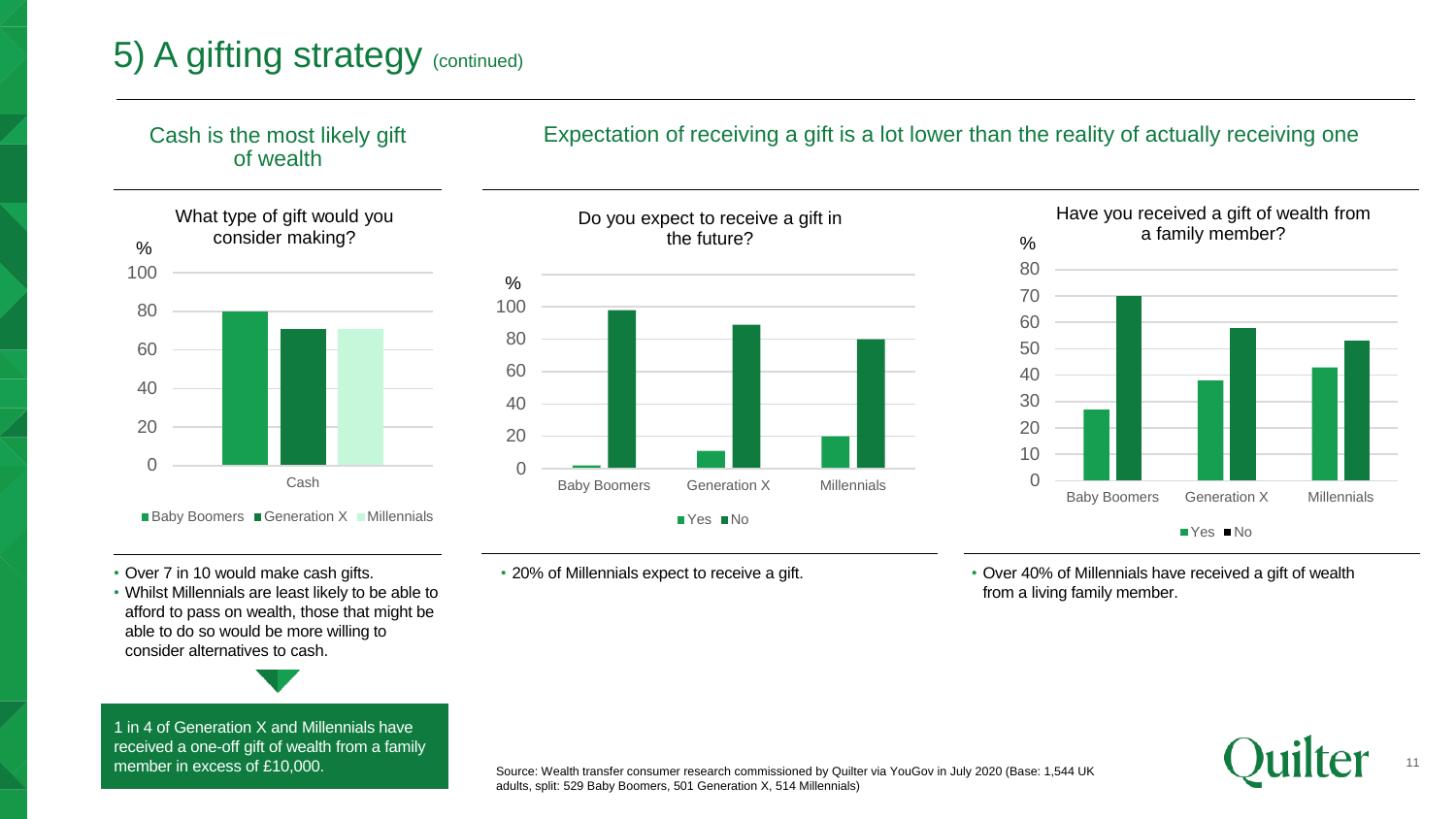generations.

For in-depth support on developing an intergenerational wealth strategy for your business, visit the *[dedicated pages](https://thereforyou.quilter.com/there-for-your-business/the-intergenerational-wealth-transfer-opportunity/adding-new-clients-should-be-a-family-affair/)* on our 'There for you' support hub. You can find it under the 'There for your business' tab.

As well as tips on getting a strategy in place, there's also practical material that you can download and use with your clients, plus links to webinars that we have run on this vital topic.



you to their family.